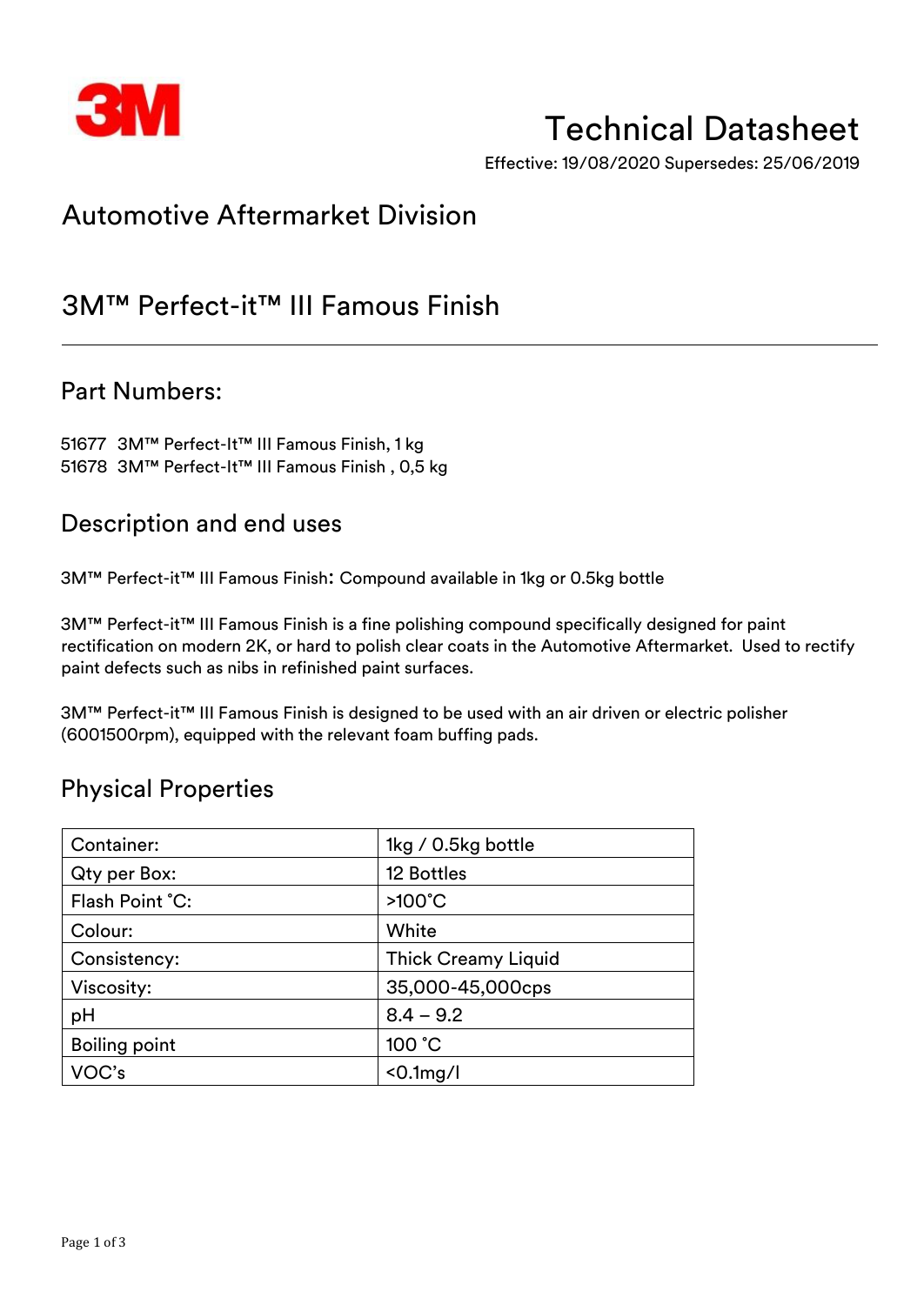The following directions have been determined with ambient air temperature and a substrate temperature at 20 – 25°C / 1,5 hour after recommended forced drying time of modern refinishing clear coats and are considered typical values.

## Directions for use

#### 1 – Preparation & Sanding Step

Surfaces should be free from dirt and dust. Sand the damaged area with a 3M™ Trizact™ Product 3000 – 8000.

Wear appropriate personal protective equipment when working with Perfect-it™ III Famous Finish. Refer to the relevant MSDS and polish machine user manual.

#### 2 - Application method

- Shake bottle well before use
- Apply a small amount of product to the 3M™ Polishing pad
- Place over the area to be polished and start the machine
- Polish in an overlapping pattern
- Wipe off any excess polish and inspect area
- For deep or persistent scratches, the process should be repeated

#### 3 - Storage

36 months from original date of manufacture in the original sealed packaging between 10 °C – 25 °C. Refer to label for expiry date.

### 4 - Safety

3M™ Perfect-it™ III Famous Finish is designed FOR PROFESSIONAL INDUSTRIAL USE ONLY.

Read full instructions and material safety data sheet before use.

IMPORTANT: Appropriate personal protective equipment should always be used. Please refer to the label and consult the material safety data sheet for full handling instructions and personal protection information. These are available via your stockist. The supplier disclaims any liability where the user does not wear recommended personal protective equipment.